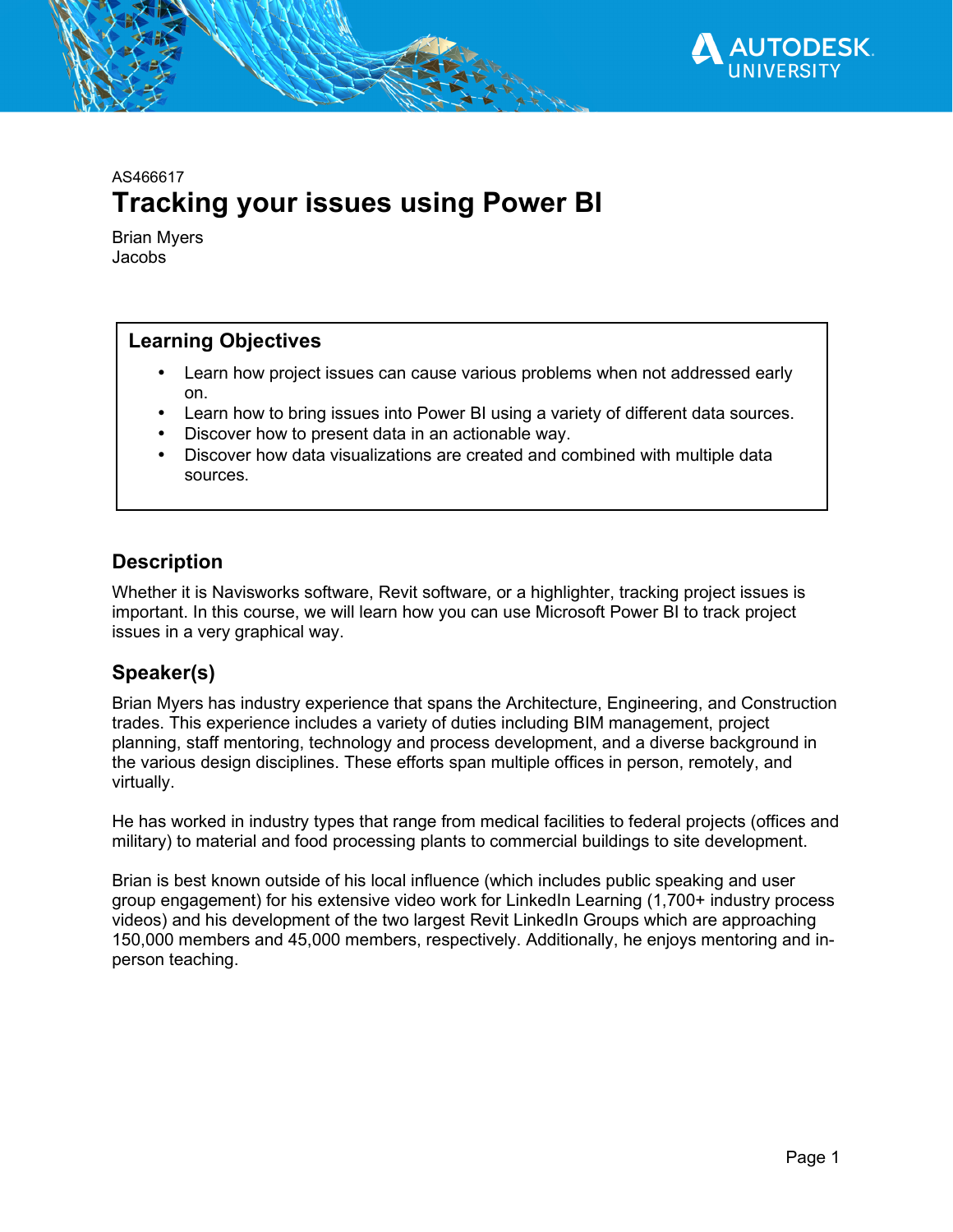

## **Power BI and understanding the Power of Information**

While the "I" in Power BI stands for (**B**usiness) **I**ntelligence, it's really the **intellectual capital** of individuals that Power BI is leveraging through its unique tools to visualize information that provides the value. In fact, Microsoft is so aware of this fact that they actually call the tools used to visualize information in Power BI, Visualizations. Now if you are new to Power BI that is just fine! In fact, it can be downloaded for free from Microsoft's website and I even used the free version for creating this class. The version I used? It's called Power BI Desktop. If you want to do better presentations of your information, you won't regret downloading it.

## **Power BI and Project Issues**

A project issue can mean many things to many people. For contractors those could be clashes they find in the field, for design engineers it could be coordination issues they have with other design trades. For the client? An issue could be just about anything that goes wrong in a project, including misunderstandings that happen when information is not communicated properly. Ultimately, an issue is just what it sounds like… it is something you are going to need to deal with or have others deal with. There needs to be better ways to communicate these issues so that we can solve them before they become larger, more costly problems. That's where Power BI comes in. In this course and document and will focus primarily on "clash" issues where objects hit each other, but I will also mention other issues along the way and solutions for them.

## **Bringing Issues into Power BI**

For starters, Power BI is capable of bringing in a vast amount of information sources. I compare it to being the Navisworks for Information. Data types incude, but are not limited to:

- Excel
- SQL Server
- **Text Files**
- JSON
- PDF
- Access
- **Azure**
- **Sharepoint**
- Salesforce Objects and Reports
- **Websites**
- Microsoft Exchange
- ODBC
- Python script
- OLE DB
- .... And much, much more.

My personal favorite? While I admit I use Access whenever I can and we have Sharepoint at my work, my favorite files to bring in are typical Excel files. I'll use them exclusively for this demonstration because just about everything that is data driven can export to something you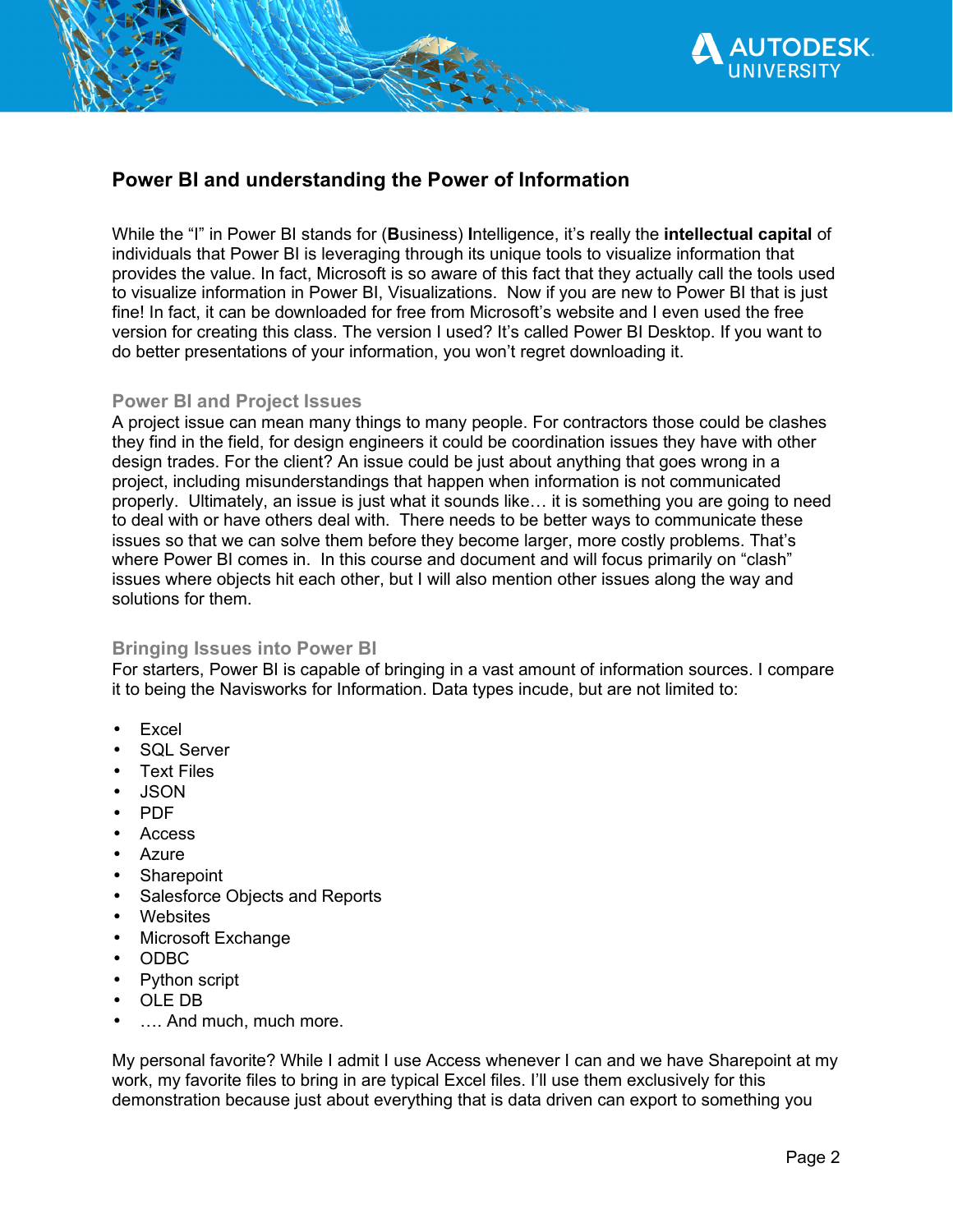

can bring into Excel. In my case, I will be bringing XML, TXT, and HTML files all into Excel for formatting.

## **Revit Export**

This is where it gets to be interesting for me as there are several ways to get the data into Power BI from Revit. The "data" not being the drawing, at least not yet, but the information from Revit. The first way is to create a Schedule. After creating a schedule with all the information you require to display in a Power BI visualization (Example: a Room Finish or Space Planning schedule) you can Export that information out as a TXT file.

*Go to FILE (or the "Big R" in older Revit versions) – Export – Reports – Schedule.* Then choose where you can save your comma deliminted Text (TXT) file into. This is EXACTLY what I did in this course when I bring in my Space Schedule with the various space names. Technically I could have brought the TXT file directly into Power BI, but I opened it in Excel first, saved it as an Excel file and then brought it in. Excel is a bit more forgiving when it comes to formatting data, so it's best to use it for that purpose.

Alternately, you can save it to an ODBC database. This exports out a SUBSTANTIAL amount of information, which is good and bad. It's good because it gives you a lot of choices. It is bad because it takes a while…. And gives you a lot of choices. To export to ODBC:

#### *Go to FILE (or the "Big R" in older Revit versions) – Export – ODBC Database. Then follow the prompts.* **If you don't know how to use this already, don't do it!**

OK, you can. But teaching how to set that up and use it will take an entirely different class. Really, those instructions are for those database people out there and the database people in your life. It is a really nice choice, particularly since Power BI can bring in just the data you select once the database is created.

Now for the primary way I did the export for this course…. I exported to Navisworks Manage. It is a lot of the same steps, but allowed me to do the clash detection before bringing the data into Power BI.

*Go to FILE (or the "Big R" in older Revit versions) – Export – NWC. Then follow the prompts.* 

..... and now's the time to Export from a different software. Navisworks Manage.

## **Navisworks Export**

Just doing a Navisworks Export at this point really would not help you. Instead, you need to open the NWC file then setup the Clash Detective first.

First start an empty Navisworks project. From under the Home tab on the ribbon select the Append button. Find the Navisworks NWC file you exported, click it, then select the Open button to load it into the software.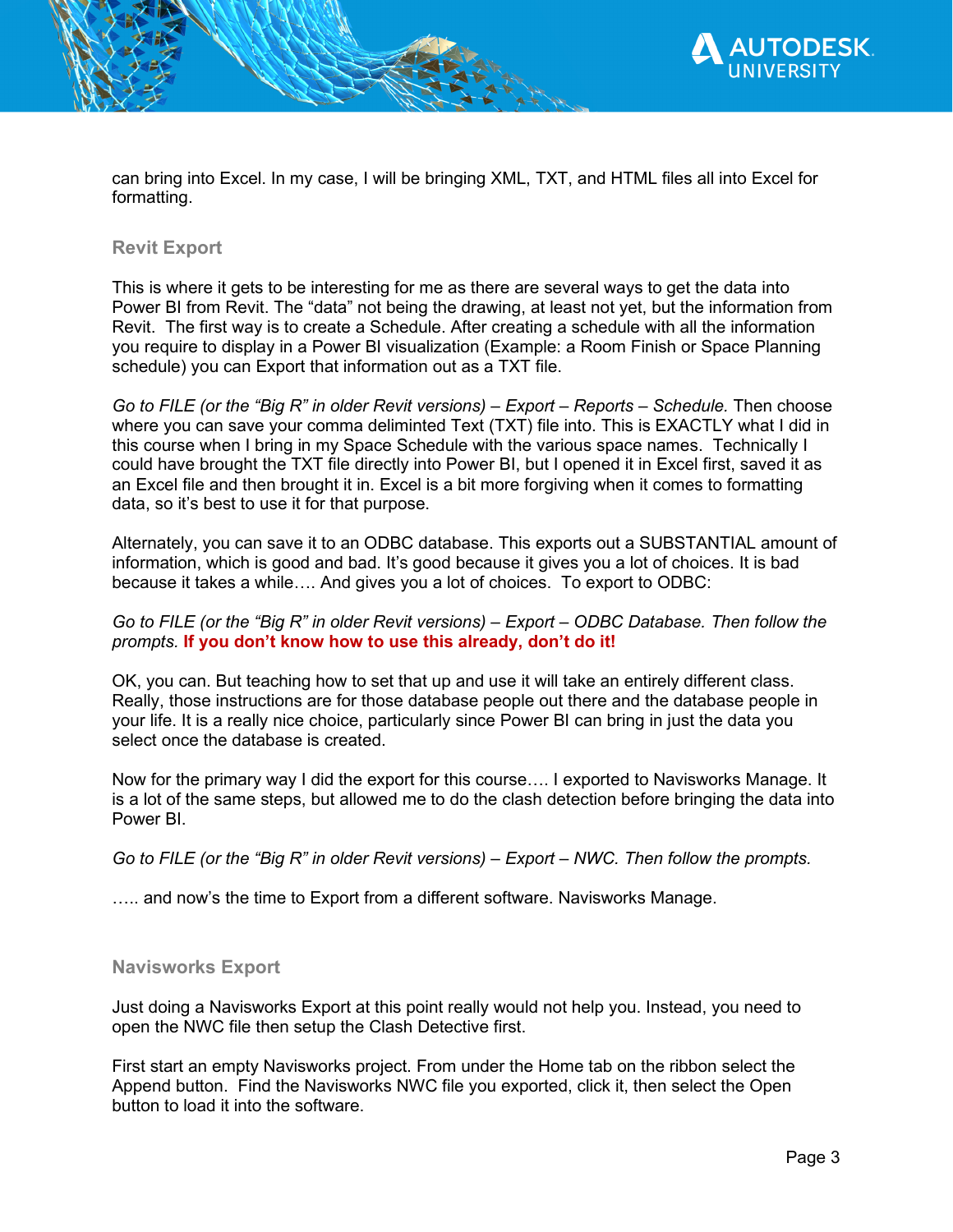



Now that it's in Navisworks, you can setup your clash detection features to find Issues!

If not already open, click the Clash Detective button from the Ribbon under the Home Tab in Navisworks. Alternately, go to the View Tab on the Ribbon and select Load Workspace. Select Navisworks Extended. This will make Navisworks look like it just crashed. The good news is that it just closed to open up again with a lot of extra tools, including Sets and the Selection Tree. You'll need them too.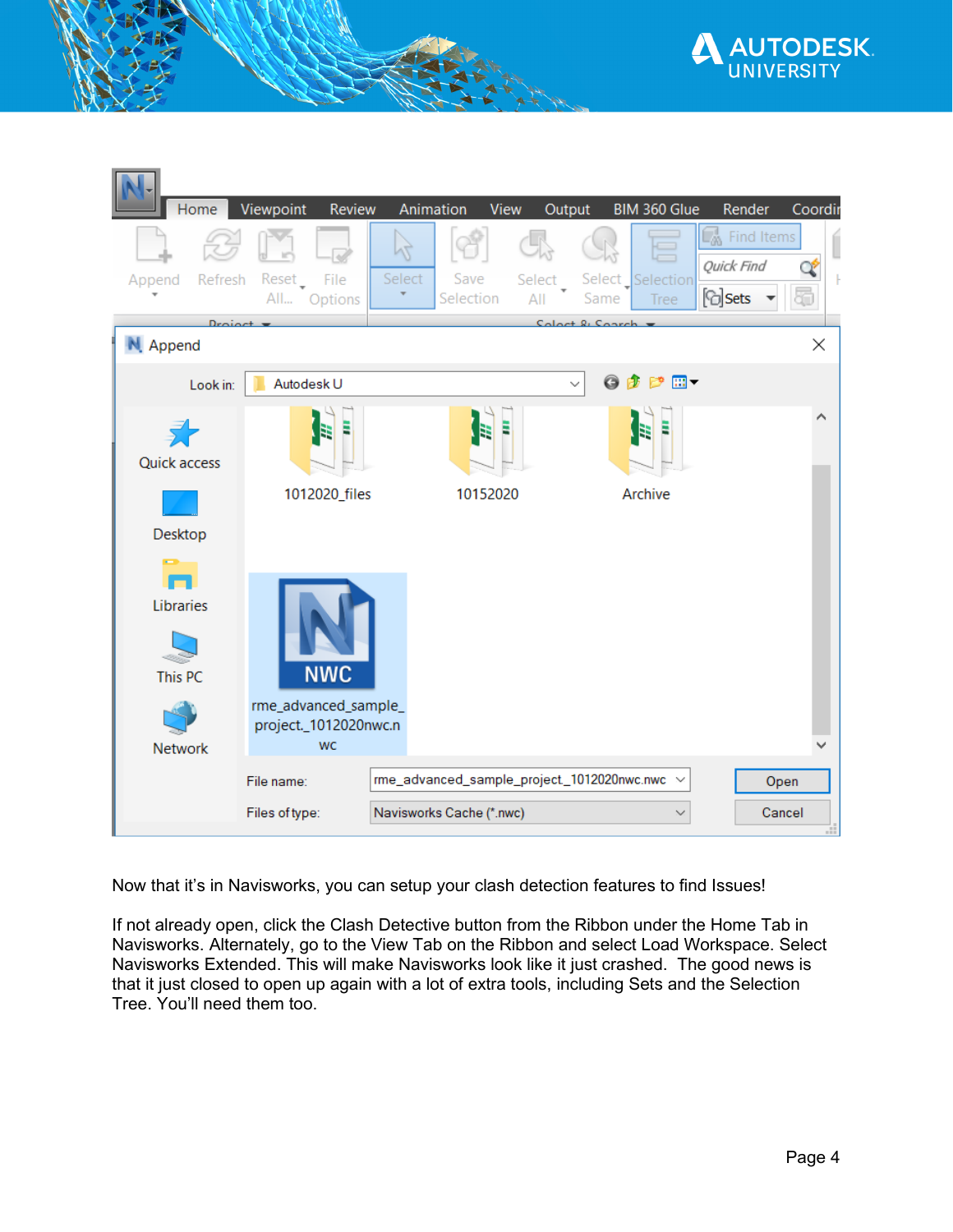

|               | Viewpoint<br>Review<br>Home                                                                                                                                                                                                                | Animation<br>View                                         | Output                                      | BIM 360 Glue<br>Render                                                                                                                                      | Coordination                           | Revizto 4                                                                    | $\bullet$                                                                                 |                                             |              |
|---------------|--------------------------------------------------------------------------------------------------------------------------------------------------------------------------------------------------------------------------------------------|-----------------------------------------------------------|---------------------------------------------|-------------------------------------------------------------------------------------------------------------------------------------------------------------|----------------------------------------|------------------------------------------------------------------------------|-------------------------------------------------------------------------------------------|---------------------------------------------|--------------|
|               | E<br><b>HUD</b><br>Reference_<br>View<br>Navigation<br>۰<br><b>Views</b><br>Cube<br>Bar                                                                                                                                                    | QQ<br>斗<br>痴<br>Г₹<br>Show<br>Mode<br>$\bigoplus$<br>Grid | rme_advanced_sample_proj<br>Level 1         | $\blacktriangledown$<br>$\overline{\phantom{a}}$                                                                                                            | $\boxtimes$<br>Split<br>Full<br>Screen | <b>Background</b><br>$\sqrt{ }$ Window Size<br>View <b>F</b> Show Title Bars | <b>B</b> Load Workspace *<br>Windows<br><b>B</b> Save Workspace                           | 2<br>Help                                   |              |
|               | <b>Navigation Aids</b>                                                                                                                                                                                                                     |                                                           | Grids & Levels                              | $\mathbf{k}$                                                                                                                                                |                                        | <b>Scene View</b>                                                            | Workspace                                                                                 | Help                                        |              |
|               | <b>Clash Detective</b>                                                                                                                                                                                                                     |                                                           |                                             |                                                                                                                                                             |                                        |                                                                              | $\mathbf{e}$ $\mathbf{x}$                                                                 | Selection Tree                              | e x          |
| Measure Tools | Mech vs Plumbing<br>$\curvearrowright$                                                                                                                                                                                                     |                                                           |                                             |                                                                                                                                                             |                                        |                                                                              | Last Run: Sunday, October 18, 2020 9:08:12 AM<br>Clashes - Total: 54 (Open: 54 Closed: 0) | Standard<br><b>Bo rme_advanced_sample_p</b> | $\checkmark$ |
|               | Name                                                                                                                                                                                                                                       | <b>Clashes</b><br><b>Status</b>                           | New<br>Active                               | Reviewed                                                                                                                                                    | Approved                               | Resolved                                                                     |                                                                                           |                                             |              |
|               | Mech vs Electrical                                                                                                                                                                                                                         | o<br>Done                                                 | $\mathbf{0}$<br>$\circ$                     | $\circ$                                                                                                                                                     | $\circ$                                | $\circ$                                                                      |                                                                                           |                                             |              |
|               | Mech vs Lighting                                                                                                                                                                                                                           | 3<br>Done                                                 | 3<br>$\overline{0}$                         | lo.                                                                                                                                                         | $\circ$                                | $\circ$                                                                      |                                                                                           |                                             |              |
|               | Mech vs Plumbing                                                                                                                                                                                                                           | 54<br>Done                                                | 54<br>$\circ$                               | $\circ$                                                                                                                                                     | $\circ$                                | $\circ$                                                                      |                                                                                           |                                             |              |
|               | Mech vs FP                                                                                                                                                                                                                                 | $\bullet$<br>Done                                         | $\mathbf{0}$<br>$\overline{0}$              | O                                                                                                                                                           | $\circ$                                | $\overline{0}$                                                               |                                                                                           |                                             |              |
|               | Mech vs Struct                                                                                                                                                                                                                             | 4<br>Done                                                 | $\overline{0}$<br>$\overline{4}$            | $\circ$                                                                                                                                                     | $\overline{0}$                         | $\overline{0}$                                                               |                                                                                           |                                             |              |
|               | Add Test<br><b>Reset All</b><br><b>Rules</b><br>Results<br>Report<br>Select<br>Selection A<br><b>Sets</b><br><b>O</b> Mech<br><b>O</b> Elec<br><b>O</b> Plumbing<br><b>O</b> Fire Protection<br><b>O</b> Struct<br><b><i>OLighting</i></b> | Compact All<br>Delete All                                 | <b>B</b> Update All<br>$\ddot{\phantom{0}}$ | Selection B<br><b>Sets</b><br><b>O</b> Mech<br><b>O</b> Elec<br><b>O</b> Plumbing<br><b>O</b> Fire Protection<br><b>O</b> Struct<br><b><i>OLighting</i></b> |                                        |                                                                              | €<br>$\overline{\phantom{a}}$                                                             |                                             |              |

On the left side of the screen you will see some tabs. Click the Clash Detective, then click the little push pin in the upper right corner. That will keep it open. Do the same thing for the Selection Tree and Sets.

While I won't make this a full blown Navisworks course, I will mention the basics going forward.

In the Selection Tree you should see the file you appended. Click the little Plus ( + ) sign to the left of the file. Keep doing that until you see the major object category types for each Level of your building.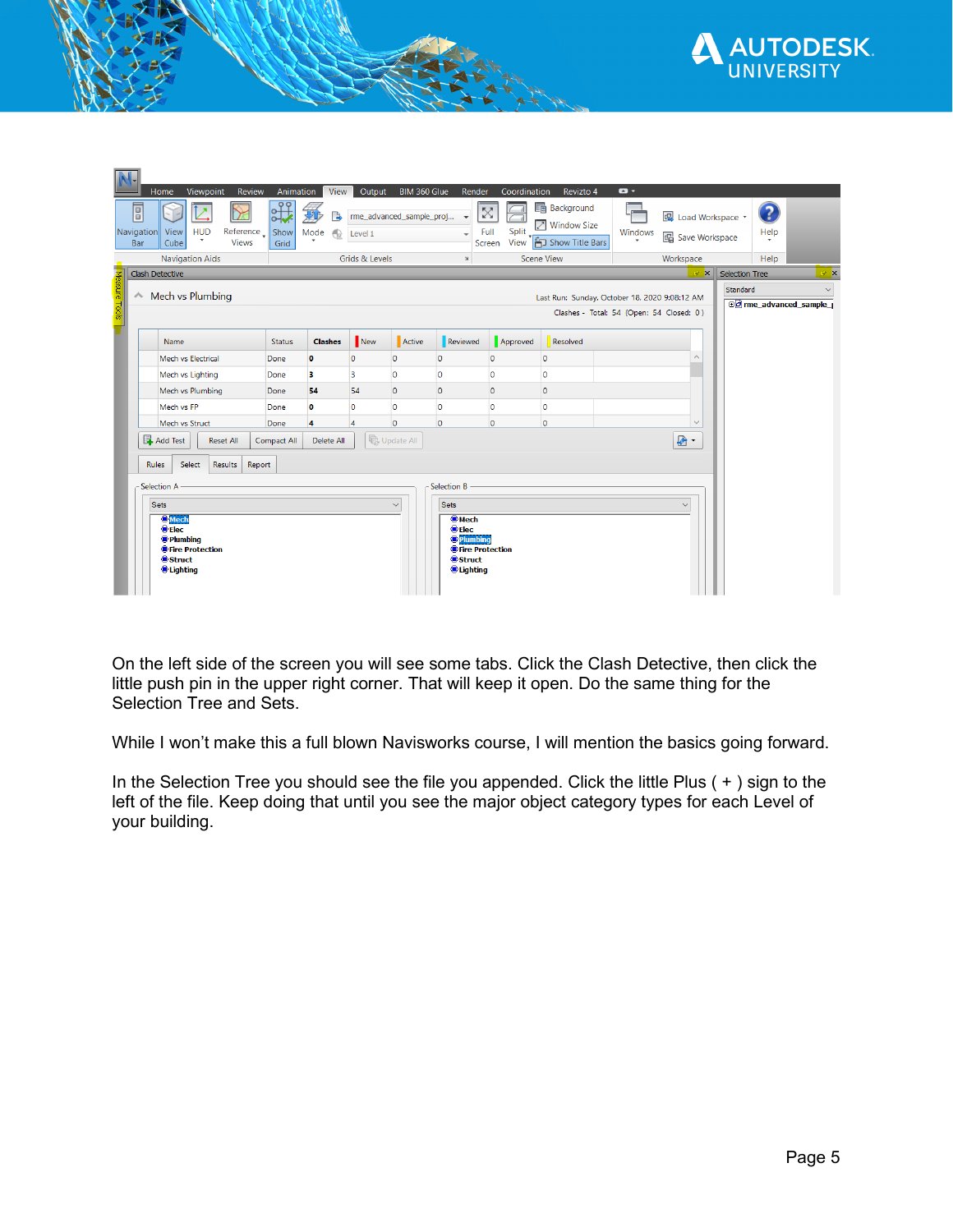



When it looks something like the above, except with each level open, start to think about what you want to run a clash test on. A clash test allows you to see when objects are hitting each other that should not be hitting or touching each other. Click each category under each level you want to add to a standard selection set of similar objects. For example, you may choose to select Ducts, Duct Fittings, and Air Terminals if you are creating a "set" for your Mechanical or for your HVAC in general. You can select multiple by holding down the CTRL key on your keyboard. I usually break it down extensively based on who will be creating the design and what they need. For simplicity sake, I created only a few sets for my example for AU.

Oh, creating a Set. That's what you are getting ready to do.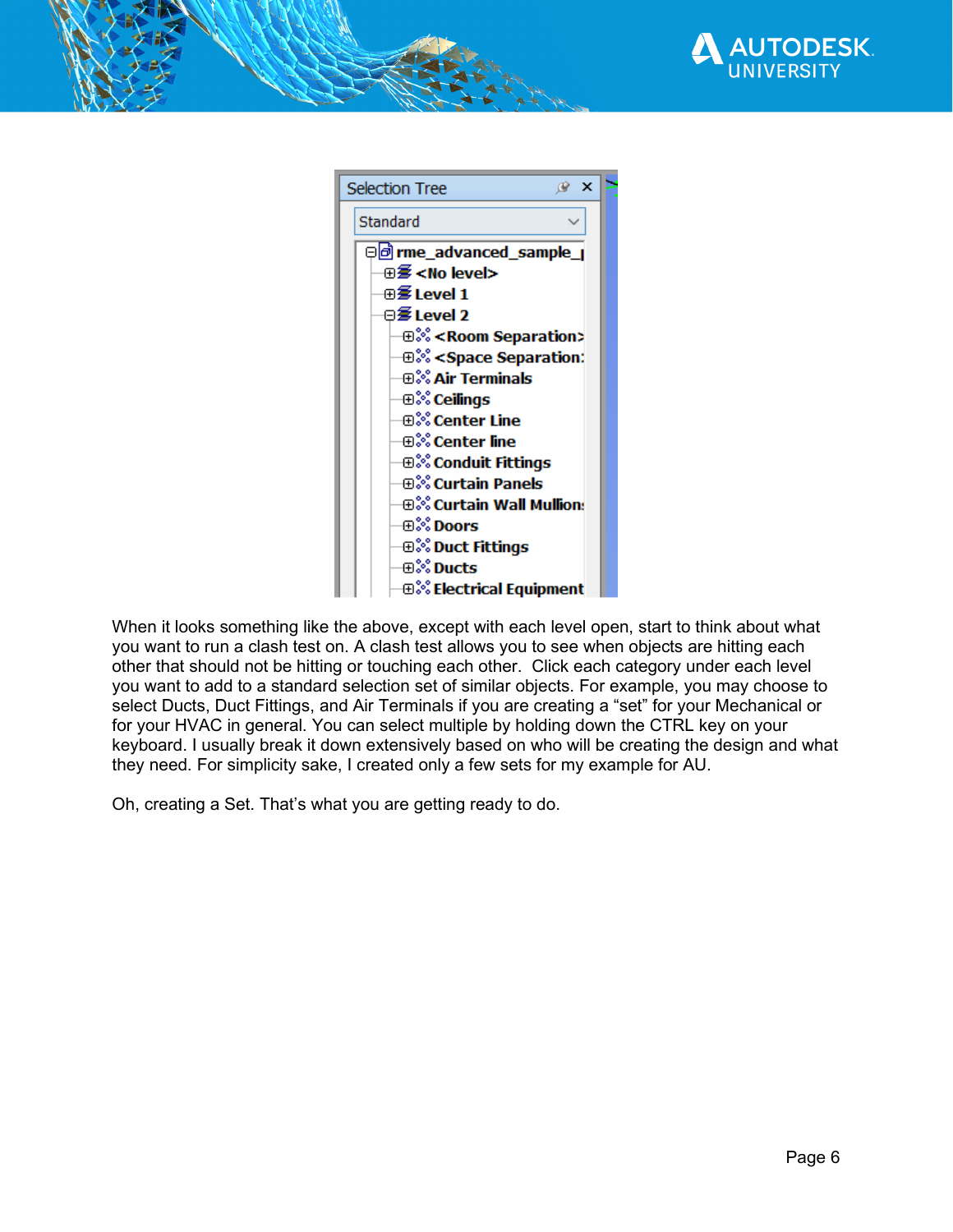



When you have your similar items selected, click the button on the far left of the Sets dialog. This will create a new set based off of the items you selected from the Selection Tree. Give it a name. Keep doing this for each category you want to create Clash tests for.

So in review, you Selected items from the Selection Tree to put in a set of objects together under Sets. Now anytime you click on the Set in the Sets dialog box all those objects you selected before will be selected.

## **Navisworks Clash Detection**

Now's the time I'm finally going to be a little vague, as I've taught Naviswork courses for an entire day and clash detection over 90 minutes, which is longer than my AU class. But here's the basics.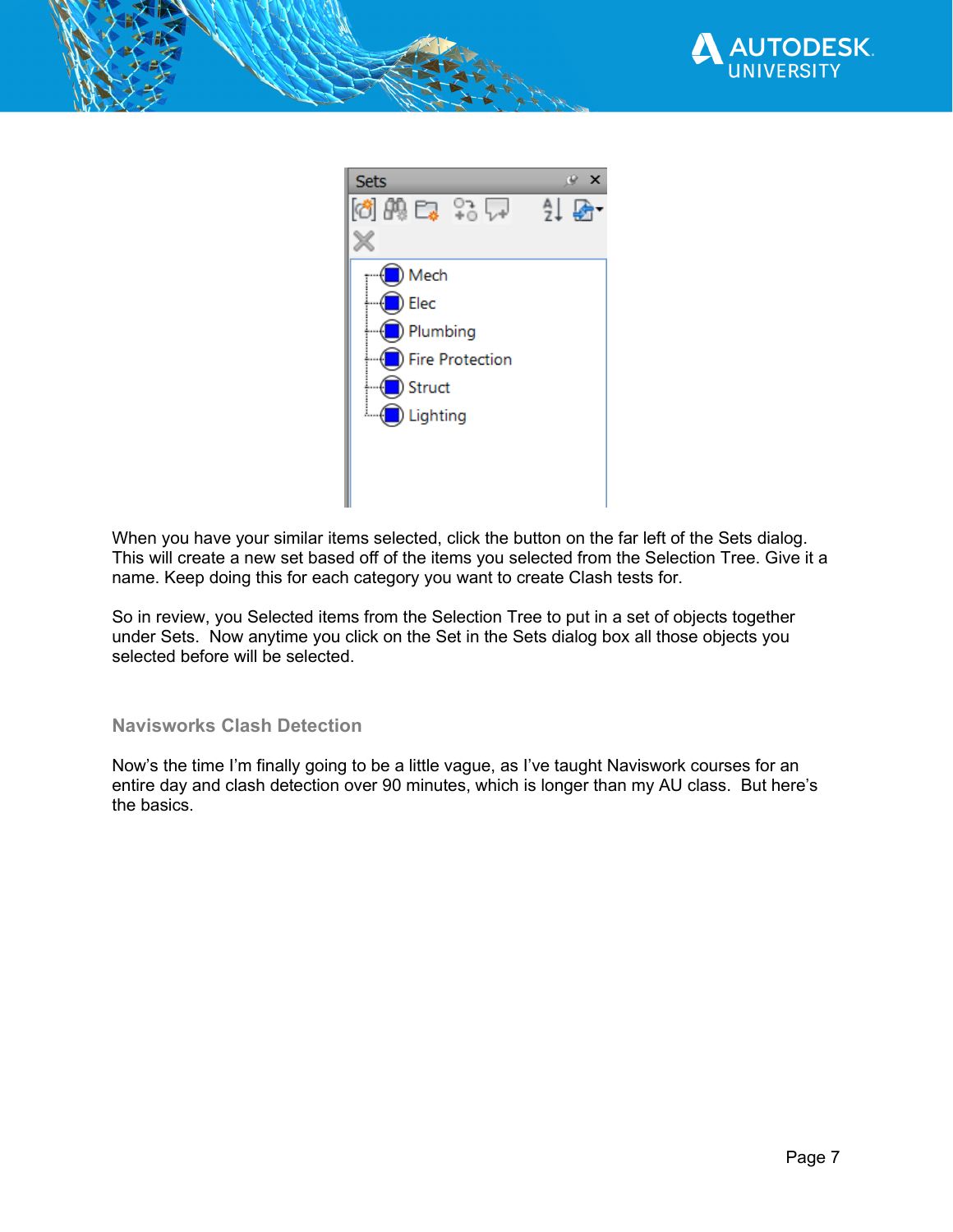

|                              |               |                |                |                |                              |                | Clashes - Total: 54 (Open: 54 Closed: 0) |  |
|------------------------------|---------------|----------------|----------------|----------------|------------------------------|----------------|------------------------------------------|--|
| Name                         | <b>Status</b> | <b>Clashes</b> | New            | Active         | Reviewed                     | Approved       | Resolved                                 |  |
| Mech vs Electrical           | Done          | $\bullet$      | $\mathbf{O}$   | $\circ$        | $\circ$                      | $\mathbf 0$    | 0                                        |  |
| Mech vs Lighting             | Done          | 3              | 3              | $\overline{0}$ | $\overline{0}$               | $\circ$        | $\mathbf 0$                              |  |
| Mech vs Plumbing             | Done          | 54             | 54             | $\mathbf{0}$   | $\circ$                      | $\circ$        | $\mathbf{O}$                             |  |
| Mech vs FP                   | Done          | $\bullet$      | $\mathbf 0$    | $\overline{0}$ | l0.                          | $\circ$        | $\mathbf 0$                              |  |
| Mech vs Struct               | Done          | 4              | $\overline{4}$ | $\overline{0}$ | $\overline{0}$               | $\overline{0}$ | 0                                        |  |
| Select<br><b>Results</b>     | Report        |                |                |                |                              |                |                                          |  |
| <b>Rules</b><br>Selection A  |               |                |                |                | Selection B                  |                |                                          |  |
| <b>Sets</b><br><b>O</b> Mech |               |                |                | $\vee$         | <b>Sets</b><br><b>O</b> Mech |                |                                          |  |

For one time only, in the Upper Right corner of the Clash Detective, you will see a button to create a Test. Select it. From here on out you will need to select a different button, called Add Test, right above the Rules tab in the Clash Detective, about half way down the screen.

Do this process multiple times. When "done" click where "Name" displays and rename each test you just created to something you want to test for. In my example I created tests for each discipline/trade against each discipline/trade.

Once you have done that for every clash detection you want to setup, go down to your tab called Select.

Notice in the image above the Left and Right side are called Selection A and Selection B? Click the Pulldowns right under those words. Sets, if you created them like I asked, will now be available. Now all your hardwork is about to pay off.

First, up above, click the first Clash Test you created. Now move your mouse down and on the left (under Selection A) select the first set you want to clash and on the right select the set of objects you would like to see if they hit against. That's it. Once both sets are highlighted, click the next Clash Test and do the same thing…. Again, and again, and again. When finished, you will have you clash tests ready to go!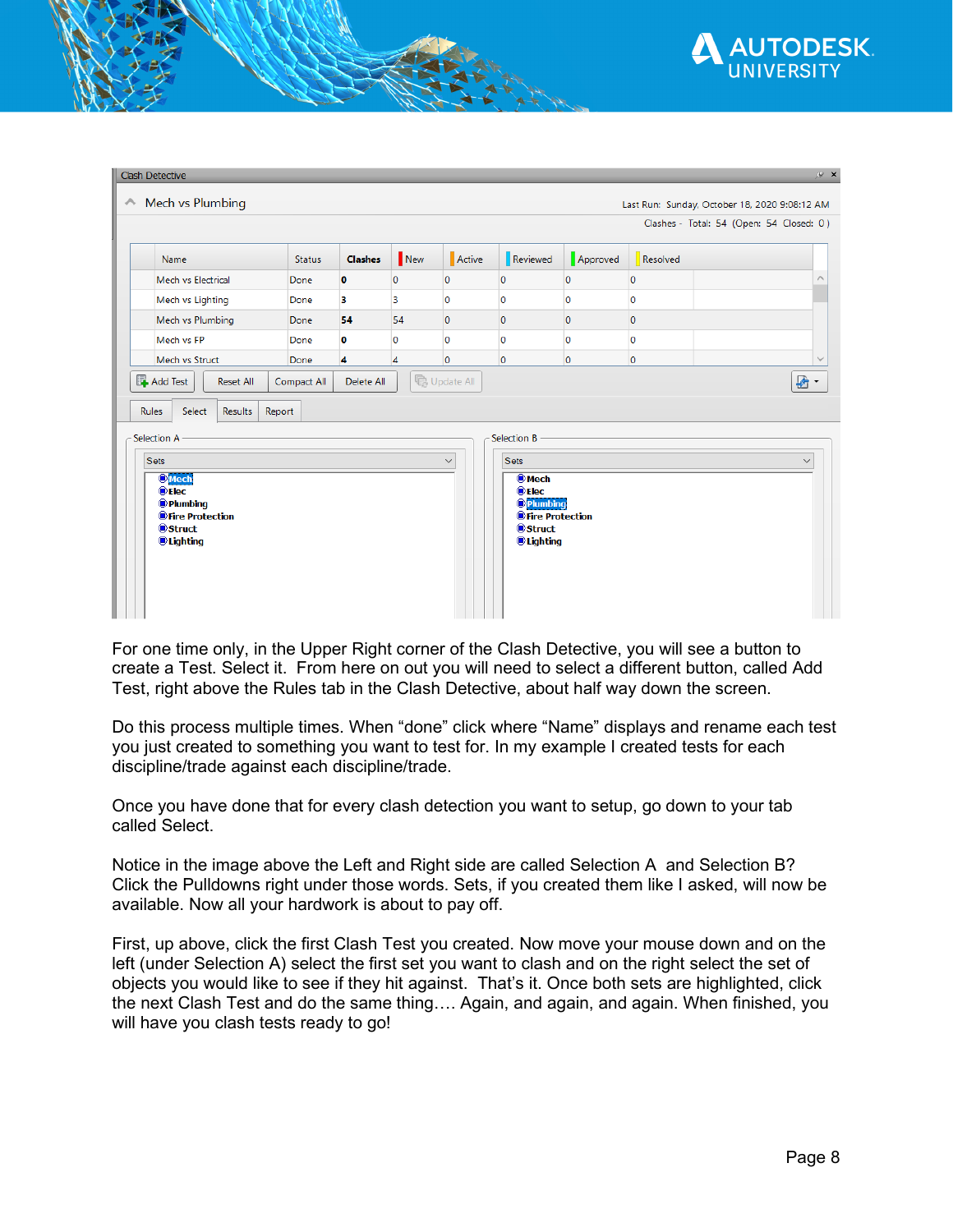

At the botton of this dialog you can now select the big button called Run Test. It will run all of them and give you your results. To see your results, just select the Results Tab if it does not automatically switch you (it likely will).

By clicking on the tests you created up above you will be able to scroll through all the clash test results you created. These can be cleaned up further, but that's for a different course. For now, you just want the results.

Next, select the Report tab.

**FINALLY getting there……** 

OK, that was a lot of work, but you had to do it anyway. So now we are going to Write Report, but first you need to know a different set of buttons.

| - Output Settings                    |                                |              |
|--------------------------------------|--------------------------------|--------------|
| Report Type                          | <b>Report Format</b>           |              |
| All tests (separate)<br>$\checkmark$ | HTML (Tabular)<br>$\checkmark$ | Write Report |
|                                      | Preserve result highlighting   |              |
|                                      |                                |              |

For what WE care about in this process, these are some of the most important button we need to worry about. OK, the clash results are more important, but these buttons allow you to export the clash results.

**Report Type:** If you click this button you get two primary options, All Tests (separate) or All Tests (combined). We will talk about which to use later, but both can be important. They do what they seem like they would do, export all the tests individually or all combined in one report.

**Report Format:** I have seen 4 of the 5 used for what we are about to do. XML is my favorite, but not always my choice. HTML (Tabular) can be brought into Excel and then brought into Power BI. Text can also be brought into Excel, so it's not a bad choice either. As Viewpoints… I wouldn't use, at least not yet. Technically you can mine the data out of it if you are good with Querry editors, but it's a chore and not worth the effort most of the time. The only one I wouldn't use is the one I use the most often to just print directly from Navisworks, HTML. (Without the word Tabular). It's not ideal to bring into Excel or Power BI, so we'll just leave it be.

If you've followed me this far, make a folder somewhere you can find it again and save your report to that folder as an XML file. I recommend creating an All Tests (combined) report and clicking the Write Report button.

Open the XML file in Excel (or Power BI, but I still recommend Excel) and save it as an Excel file.

Congratulations, you finally have some data to use! OK, technically you could have used an Excel spreadsheet (such as you might get from a client or a person that does everything in Excel) but what we created is way more useful and gives us what we need too.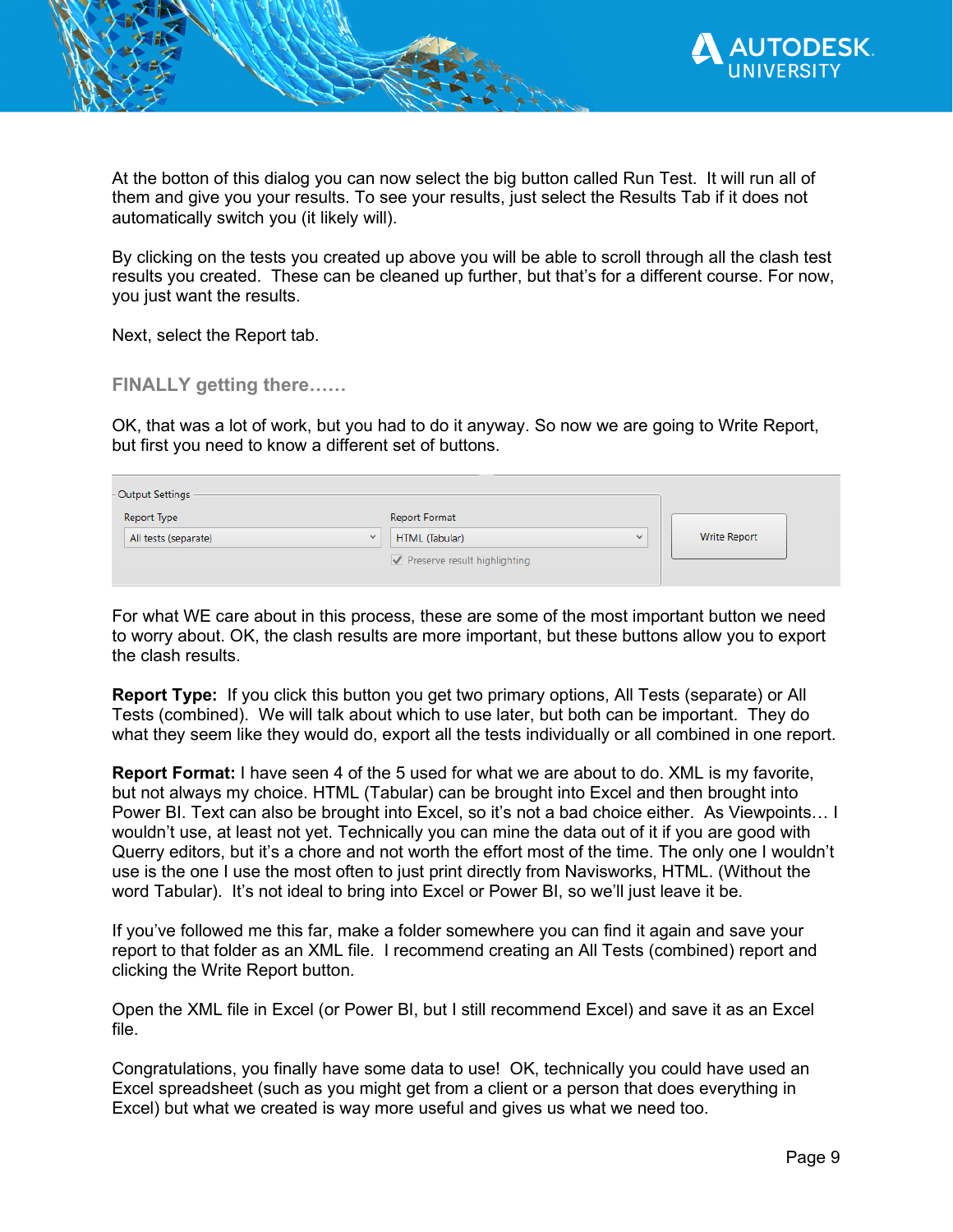

## **Power BI Desktop**

When you open Power BI you may get an opening "splash screen". No need to select any options if you do, just click the "X" in the corner of the window to close that dialog.

| Home                   | Insert             | Modeling |                                                            | View | <b>Help</b> | Table tools                      |                      |             |
|------------------------|--------------------|----------|------------------------------------------------------------|------|-------------|----------------------------------|----------------------|-------------|
| Cut                    |                    |          |                                                            |      |             | $A B B B A B C$                  |                      |             |
| Copy<br>Format painter | Get<br>data $\sim$ |          | Excel Power BI SQL Enter<br>datasets Server data sources v |      | Recent      | Transform Refresh<br>data $\sim$ | <b>New</b><br>visual | Text<br>box |
| pboard                 |                    |          |                                                            | Data |             | Queries                          |                      | Insert      |

In the blank Power BI document, start by linking your data into Power BI.

Under the Home tab you will see some options. If you saved everything to Excel then great, all you need to do is click the Excel button and start selecting files. Open them like you would any other file. At first you may not notice what Power BI is doing other than processing the data, but in the Fields dialog (right side of your screen) it is bringing each file you created in. If you did NOT convert your files in Excel, you will need to select the Get Data button and find the file type you created. Then let Power BI bring them in. There is nothing wrong with that, but once again if you are used to Excel you'll find Excel easier to use to clean up your data should you need to do that. When I say "clean" your data, that could be the format of the data or just getting rid of extra information you will never want in a report.

If everything goes as planned you should be able to click the little "down arrow" next to the name of the Sheet or Tab or data you brought in (Under Fields on the right) and see all the data fields.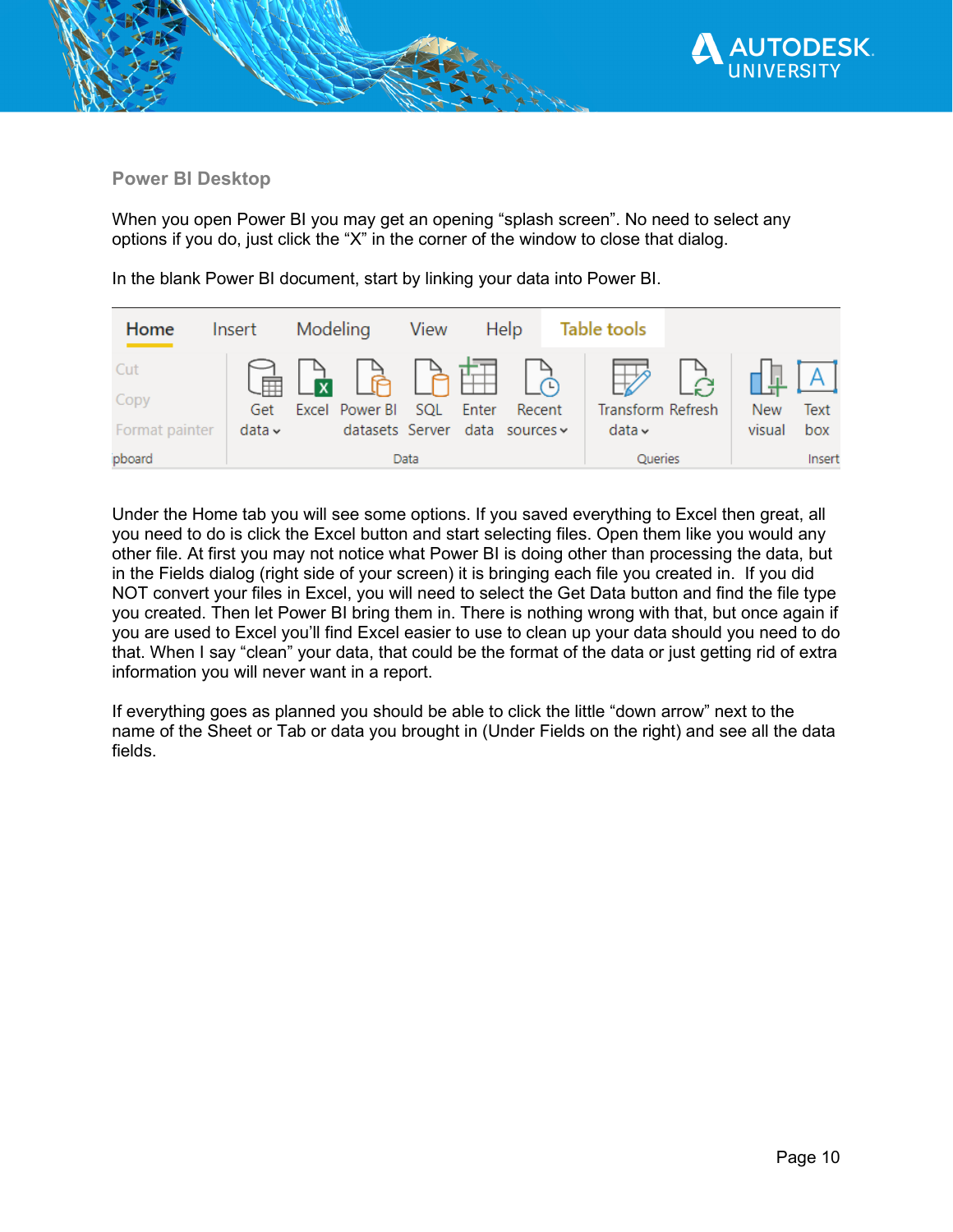

| Visualizations<br>⟩                                                                              | <b>Fields</b>                               |  |  |  |
|--------------------------------------------------------------------------------------------------|---------------------------------------------|--|--|--|
| 衄<br>国<br>lba<br>量<br>畺<br>Ia.<br>$\infty$<br>$\infty$<br>郾<br>困<br><b>REG</b><br>⋈              | Q<br>Search                                 |  |  |  |
| 묘.<br>$\circ$<br>r¶<br>围                                                                         | 1 Lighting vs Struct<br>⊞                   |  |  |  |
| ₩<br>$\overline{\mathbf{A}\mathbf{v}}$<br>$\mathbf{\Theta}$<br>123<br>$\mathbb{E}$<br>$\sqrt{2}$ | $\vee$ $\blacksquare$<br>1 Mech vs Lighting |  |  |  |
| 尋<br>Ę<br>囲<br>亜<br>Py<br>R.                                                                     | 1 Mech vs Plumbi<br>$\vee$ #                |  |  |  |
| 唱<br><mark>7</mark> あ<br>ঢ়                                                                      | 1 Mech vs Struct<br>用                       |  |  |  |
| m<br>굮                                                                                           | 1 Plumbing vs Lig<br>⊞<br>$\checkmark$      |  |  |  |
| Values                                                                                           | 1012020<br>用                                |  |  |  |
| Add data fields here                                                                             | 10152020<br>囲                               |  |  |  |
| Drill through                                                                                    | active<br>Σ                                 |  |  |  |
|                                                                                                  | Σ<br>approved                               |  |  |  |
| cross-report                                                                                     | Ιl<br>approvedby                            |  |  |  |
| Off $O \rightleftharpoons$                                                                       | approvedb                                   |  |  |  |
| Ceep all filters                                                                                 | Σ<br>day                                    |  |  |  |
| $On \longrightarrow$                                                                             | day11<br>Σ                                  |  |  |  |
|                                                                                                  | Σ<br>day28                                  |  |  |  |
| Add drill-through fields here                                                                    | $\square$ $\Sigma$<br>day34                 |  |  |  |
|                                                                                                  | П<br>description                            |  |  |  |
|                                                                                                  | $\Box$<br>description23                     |  |  |  |
|                                                                                                  | $\Box$<br>distance<br>Σ                     |  |  |  |
|                                                                                                  | Σ<br>distance22                             |  |  |  |
|                                                                                                  | $\Box$<br>filename                          |  |  |  |
|                                                                                                  | П<br>filepath                               |  |  |  |
|                                                                                                  | - 1<br>gridlocation                         |  |  |  |
|                                                                                                  | ۰<br>gridlocatio                            |  |  |  |

Before you start clicking random check boxes next to the data you want to see (you did already, didn't you?) go to the dialog next to Fields called Visualizations. Each one of those is a different graph, chart, or whatever that you can use to create pictures of your various data fields. The last one, a button with 3 little dots, will take you online to download more from Microsoft.

My favorites? It varies, but I would pick:

• Table

OK, Table pretty much does it. The Bar Charts, Line Charts, Scatter Charts, etc all get used and have great applications for displaying data, but if I can read you had 500 clashes, 780 clashes, 340 clashes, 34 clashes in consecutive weeks and put those numbers up against other disciplines, I don't need a few long, short, circular etc graphics that do the same thing. Or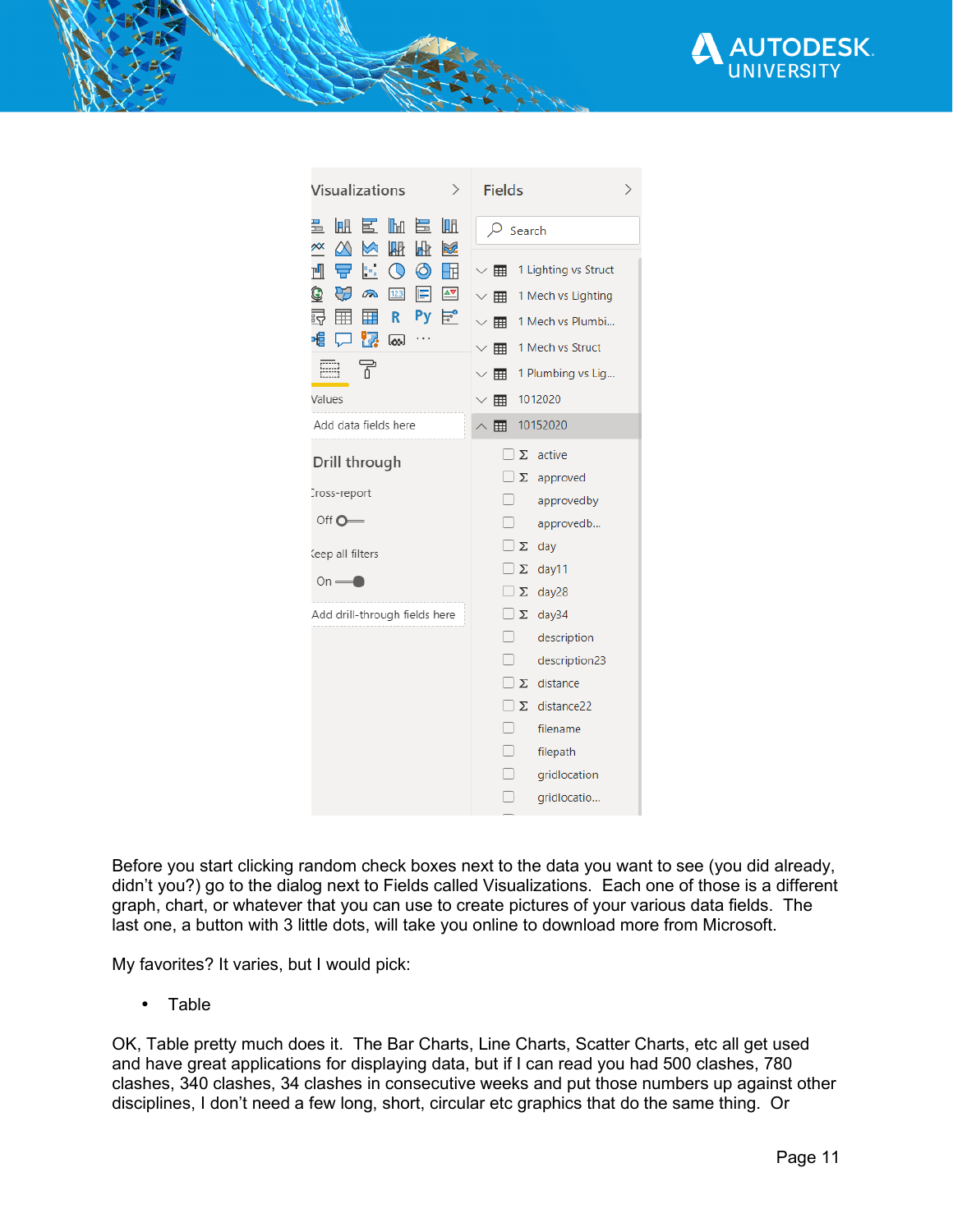

maybe you do. Pick the one that best serves the audience you intended to read your data. For me, Table works most of the time with an honorable mention to Slicer which enables you to "slice" or parse your data so you only see the data you request. Here's an example, where Room Finder is Slicer and Rooms and Levels is just a chart. BUT when you select the Level in Room Finder (Slicer) it automatically updates the chart with the rooms and room data from that floor.

| Room Finder<br>Level<br>Level 1<br>Level 2<br>Level 3 |                         |          |  |  |  |  |  |
|-------------------------------------------------------|-------------------------|----------|--|--|--|--|--|
|                                                       | <b>Rooms and Levels</b> |          |  |  |  |  |  |
| Number Name                                           |                         | Level    |  |  |  |  |  |
| 21                                                    | Archive                 | Level 1  |  |  |  |  |  |
| 50                                                    | Cafeteria               | Level 1  |  |  |  |  |  |
| 2                                                     | CH/PH I                 | Level 1  |  |  |  |  |  |
| 1                                                     | <b>CH/PH Stock</b>      | Level 1  |  |  |  |  |  |
| 26                                                    | Cleaning                | Level 1  |  |  |  |  |  |
| 27                                                    | Cleaning                | Level 1  |  |  |  |  |  |
| 49a                                                   | Corridor                | Level 1  |  |  |  |  |  |
| 49 <sub>b</sub>                                       | Corridor                | Level 1  |  |  |  |  |  |
| 49c                                                   | Corridor                | l evel 1 |  |  |  |  |  |

Play with these for a while and if you don't like one, no problem, just select it and pick a different visualization. That being said, it may be hard to "play" with these until you know the secret buttons for success.

## **Discovering the Visualizations Secrets**

Visualizations are great and many are different from each other, making it tough to talk about each one. That said, the following are areas you need to know about so that you can customize and view your Visualizations the way you want to see them.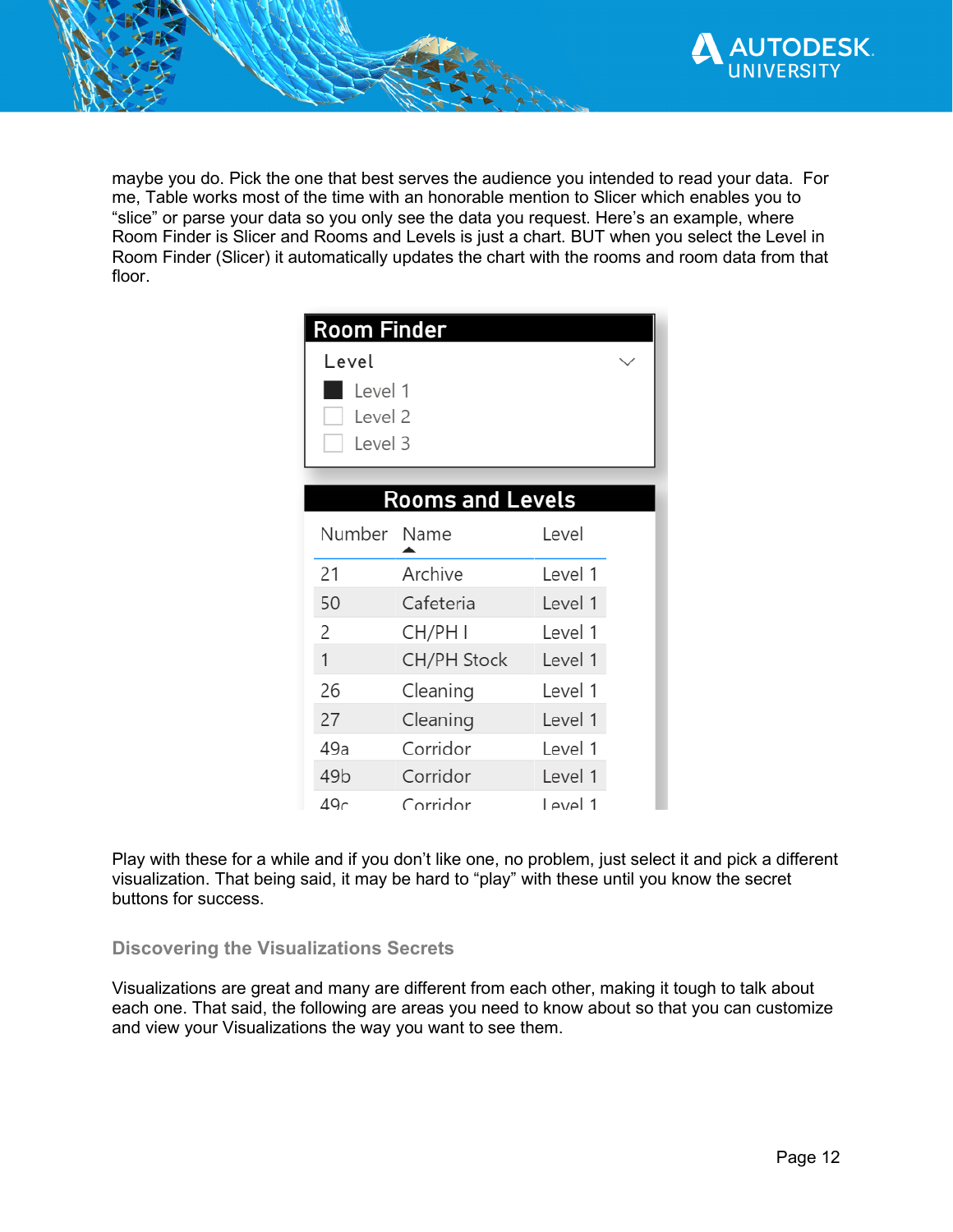



First, notice that little Paint Roller icon under the visualizations. That is the visual properties of your visualizations. It gives you the ability to see everything from Visualization title with different size fonts and collors to providing your graphics themselves with different color schemes. It allos you to underlay shadows and even create custom tooltips to guide your visitors. If you need to change the way something appears, this is your area. By the way, a page back when I mentioned Slicer and the Table, the Headers are black with white text because I changed them here.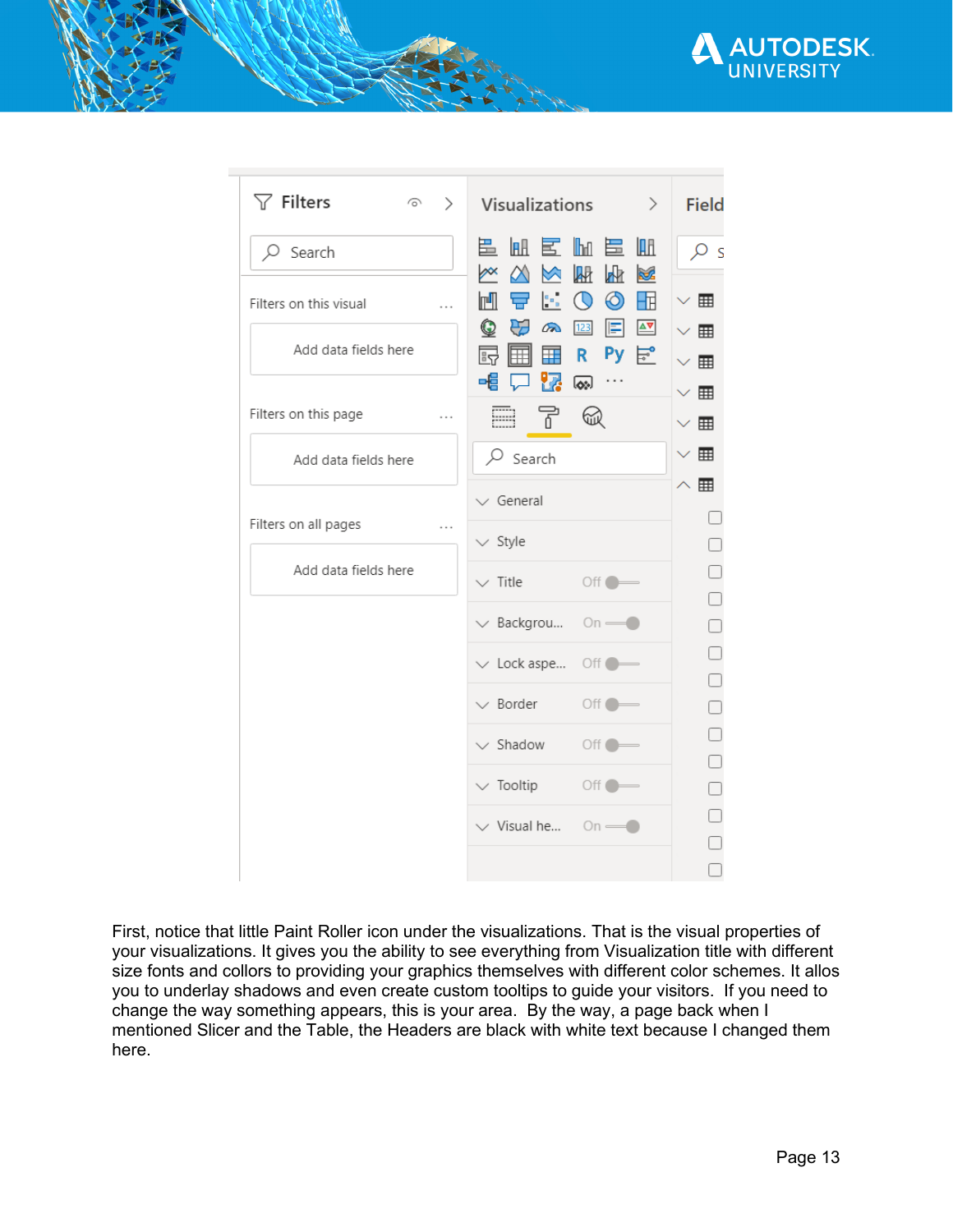

| $\nabla$ Filters<br>Ó       | Visualizations<br>$\rightarrow$<br>$\left\langle \right\rangle$                                                               | <b>Field</b>                         |
|-----------------------------|-------------------------------------------------------------------------------------------------------------------------------|--------------------------------------|
| $\varphi$ Search            | 色血医血色血<br>翢<br>$\triangleright$<br>k<br>$\infty$<br><b>RUS</b><br>M                                                           | Q<br>S                               |
| Filters on this visual<br>. | ◎<br>$\epsilon_{\rm m}$<br>m<br>$\circ$<br>Æ<br>重<br>$\mathbb{E}$<br>$\Delta \nabla$<br>$\bf \mathbb{G}$<br>123<br>$\sqrt{2}$ | $\vee$ #                             |
| Add data fields here        | Py 능°<br>鬲<br>⊞<br>囲<br>R.                                                                                                    | $\vee$ #<br>$\smallsmile$ $\boxplus$ |
| Filters on this page<br>.   | 27<br>帽<br>$\overline{\infty}$<br>E,<br>Ŧ<br>$\mathbb Q$                                                                      | $\vee$ #<br>$\vee$ #                 |
| Add data fields here        | $\varphi$ Search                                                                                                              | $\vee$ #                             |
| Filters on all pages<br>.   | General<br>$\vee$ Style                                                                                                       | $\wedge \overline{\mathbb{H}}$       |
| Add data fields here        | $\vee$ Title<br>Off <sub>o</sub>                                                                                              |                                      |
|                             | $\vee$ Backgrou<br>$On$ $-$                                                                                                   |                                      |
|                             | $\vee$ Lock aspe<br>Off <sup>o</sup>                                                                                          |                                      |
|                             | $\vee$ Border<br>$\circ$ off $\bullet$                                                                                        |                                      |
|                             | $\vee$ Shadow<br>Off <sup>°</sup>                                                                                             |                                      |
|                             | $\vee$ Tooltip<br>Off O<br>$\vee$ Visual he<br>$On$ $-$                                                                       |                                      |
|                             |                                                                                                                               | $\bar{ }$                            |

While Filters can look DRASTICALLY different from Visualization to visualization, they do tend to have things in common. In the image above, notice where it says "Add data fields here" and it has that message in several spots. Click and drag your fields from the right into the proper spot under Filters. That's a big thing to understand. If you filter the VISUAL then that field will add its data to the visual you chose. If you do it by PAGE it will filter not just the visual, but the entire page. If you filter ALL PAGES then it will filter every tab (page) in your document. Wonder why suddently your entire document only has 3<sup>rd</sup> floor information? You guessed it, somewhere you are filtering the entire document by 3<sup>rd</sup> floor. In short, if your visual is not displaying what you want in terms of information, 80% of the time it's because your Field is in the wrong Filter slot.

#### **BONUS INFORMATION:**

Often the problem is not under fields, it may be under VALUES instead. Values is the little icon to the left of the paint roller.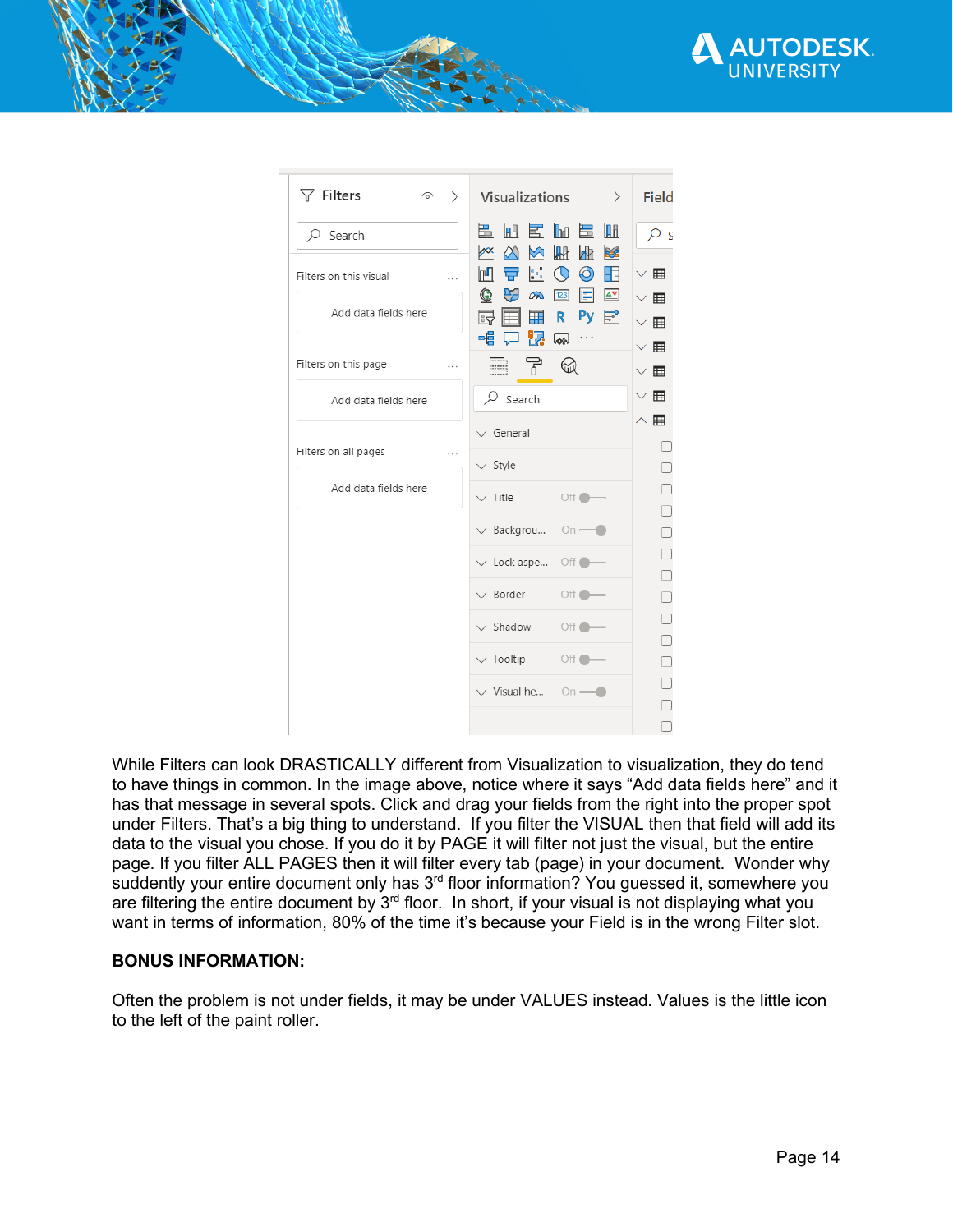

| Visualizations                                                    | Fie          |
|-------------------------------------------------------------------|--------------|
| 邑 衄 國<br>⊪⊪<br>5<br>IA A<br>Μ<br>∕×<br>翢<br>⋈<br>Ѩ<br><b>Refs</b> |              |
| 모 - H<br>ல<br>$\mathbb{O}$<br>m                                   | $\backsim$ # |
| Q<br>₩<br>$\sqrt{2}$<br>$\mathbb{E}$<br>123<br>≙⊽                 | ⊞            |
| 昂<br>匣<br>R<br>⊞                                                  | 賱            |
| ା <mark>ମ</mark> ା<br>咱<br>$\downarrow$                           | ⊞            |
| F<br>砚                                                            | ⊞            |
| Values                                                            | 囲            |
| $\times$ $\times$<br>Number                                       | ⊞            |
| Name<br>$\prime$ X                                                |              |
| Level<br>'Χ                                                       |              |
|                                                                   |              |
| Drill through                                                     |              |
| Cross-report                                                      |              |
| Off $\Omega$ =                                                    |              |

Above you can see that Number, Name, and Level display under Values. In this case that's what is running the visualization. The filter then applies itself to this data.